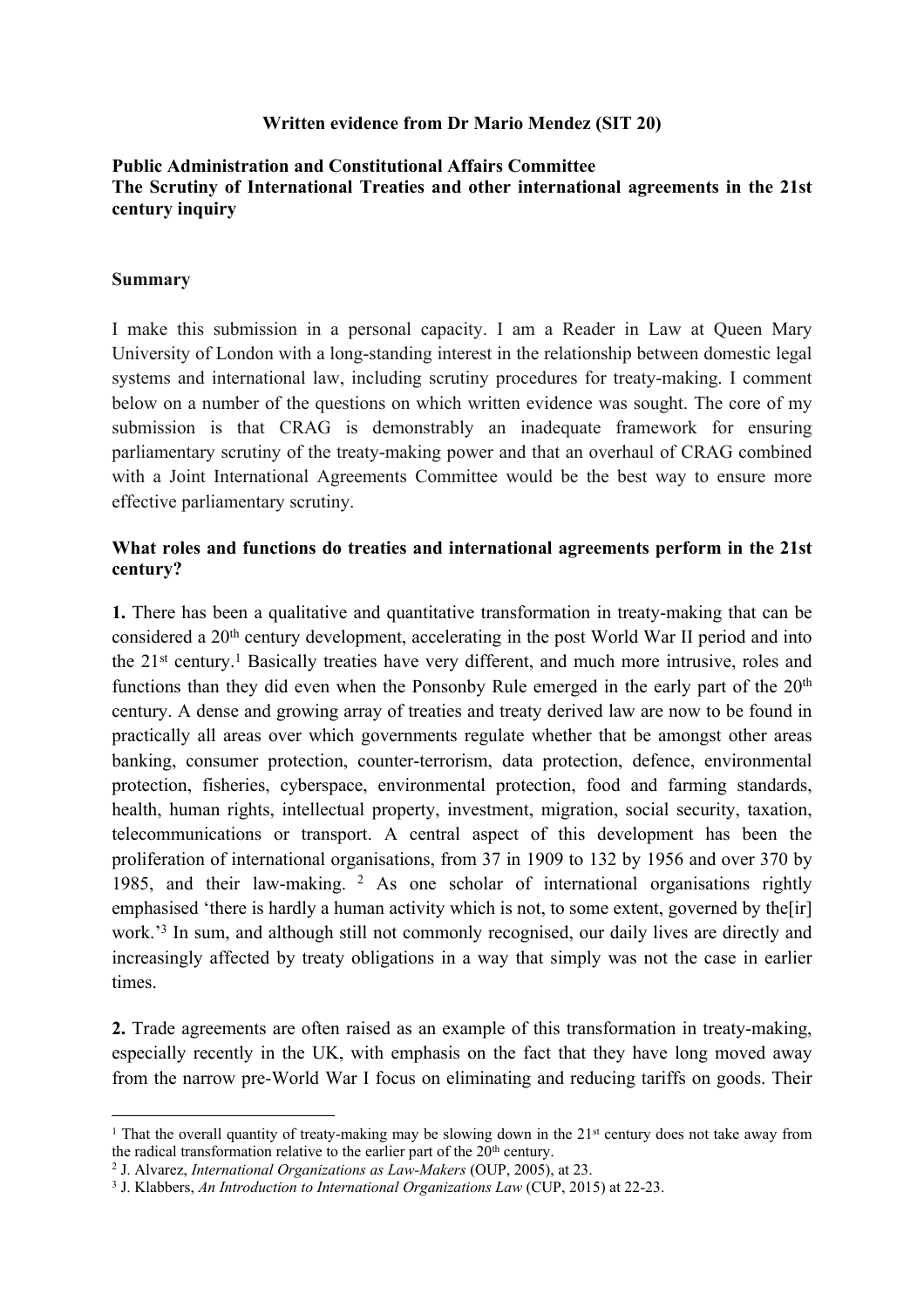main focus now is on non-tariff barriers while frequently including amongst other things intellectual property rights, state aid rules, public procurement rules, provisions on environmental and labour standards and crucially dispute settlement provisions. As Jones and Sands recently noted 'contemporary trade agreements seek to align regulation between countries, so they have substantial implications for the way that different areas of the economy are regulated – from farming and food standards, to manufacturing, financial services and accounting, to the regulation of the digital economy, and healthcare.<sup>24</sup> In short, contemporary trade treaty-making has profound implications for domestic regulatory autonomy.

**3.** However it is imperative that we recognise that trade treaty-making, even broadly defined, will ultimately be but a part of the UK's treaty making activity. And treaties can be put to many controversial uses that have nothing to do with trade. Just to mention two prominent 21<sup>st</sup> century examples that saw concerns expressed by UK Parliamentary committees: passenger name record treaties that gave the US access to passenger data from European airlines,<sup>5</sup> and the controversial 2003 UK-US extradition treaty under which the US would not need to show a 'prima facie case' to obtain extradition whilst the UK would be required to show a probable cause.<sup>6</sup> Ultimately treaty-making of considerable significance can happen in any area and so it is important that we move beyond focussing exclusively or at least primarily on trade treaty-making.

### **To what extent is there a tension between the sovereignty of Parliament and the ability of the Government to sign treaties that require or constrain future legislative changes, and what can be done to resolve any such tension?**

**4.** There is a clear tension here that has long been inadequately reflected upon and may partly account for why more effective parliamentary controls on the treaty-making power have not developed in the UK. Dicey who is indissociably linked with the principle of parliamentary sovereignty was not troubled by any such tension, but he was writing when the status of international law as law was still often contested and when treaty-making was both qualitatively and quantitatively limited. The status of international law as law is no longer seriously contested. The Vienna Convention on the Law of Treaties of 1969 makes crystal clear that treaties are binding upon the parties and must be performed in good faith and that your domestic law, regardless of its constitutional rank, cannot be invoked as a justification for failure to perform a treaty.<sup>7</sup> The UK was one of the first countries to ratify the Vienna Convention, though in any event it represents customary international law in this respect.

**5.** One can insist formalistically that Parliament still remains legislatively sovereign as a matter of domestic law, $<sup>8</sup>$  but in reality the dense and growing array of treaties and treaty</sup>

<sup>4</sup> E. Jones and A. Sands, 'Ripe for reform: UK scrutiny of international trade agreements', (2020) GEG Working Paper 144.

<sup>5</sup> See *The EU/US Passenger Name Record (PNR) Agreement* (21st Report of Session 2006-07, HL 108).

<sup>6</sup> See *The US-UK Extradition Treaty* (Home Affairs Committee, 20th Report of Session 2010-12, HC 644).

<sup>7</sup> Respectively Articles 26 and 27 VCLT 1969, albeit subject to the narrow and very rarely invoked argument of treaty invalidity under Article 46 VCLT.

<sup>8</sup> The Internal Market Bill episode in 2020 was instructive in this respect.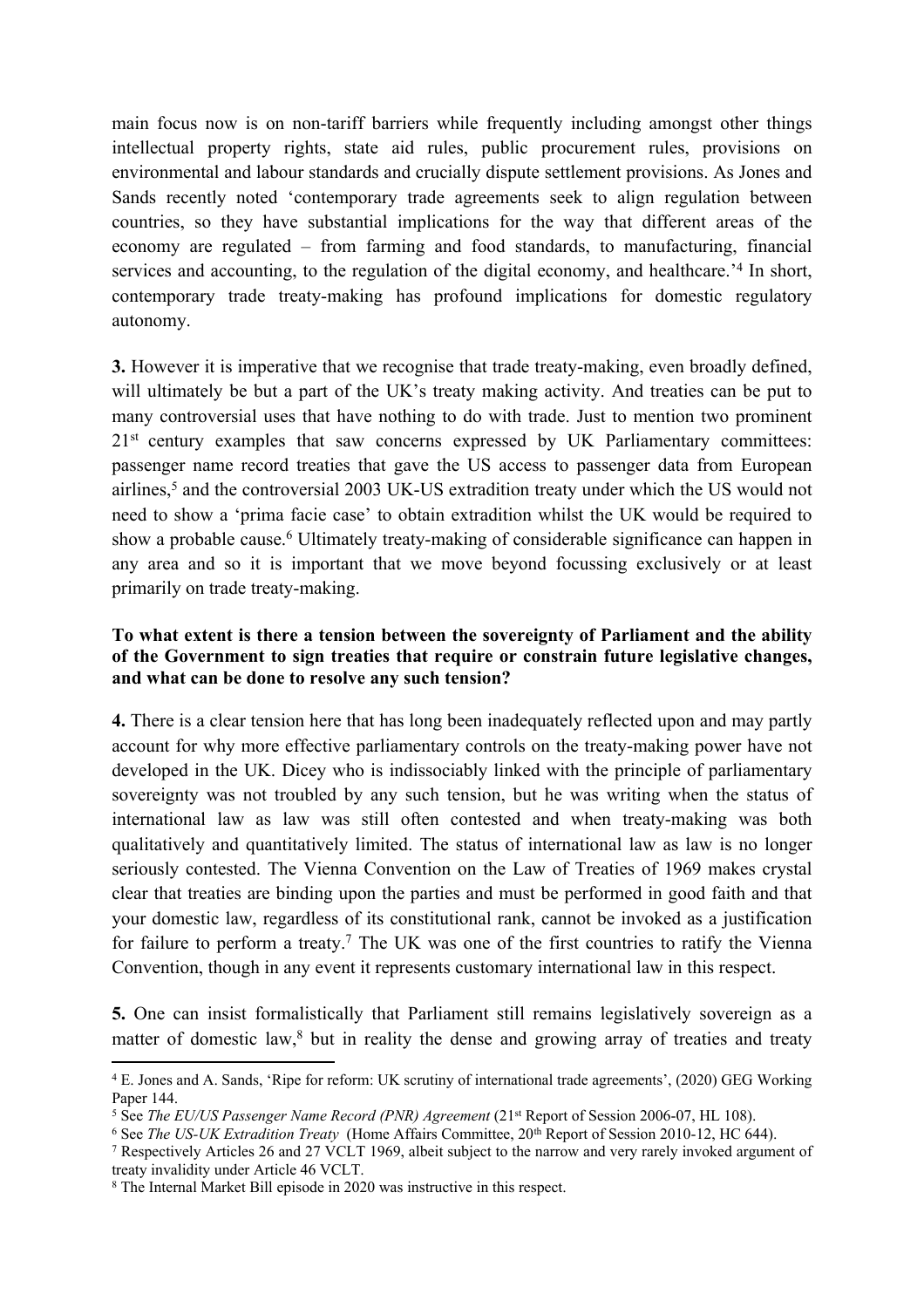derived law by which the UK is bound – and that Dicey could never have imagined – do in practice constrain Parliament's legislative freedom. Over a decade ago a Ministry of Justice consultation document essentially acknowledged this in stating '[w]here the Government has accepted international obligations by treaty then those obligations may in practice constrain Parliament's ability to legislate, so long as those obligations continue'.<sup>9</sup> And of course not only can those obligations continue indefinitely, and be very difficult to amend, but they can also evolve outside of the control of the contracting parties for example via judicial or quasijudicial interpretation. Ratification of the ECHR illustrated how an unincorporated treaty could require frequent legislative changes in order for UK law to be brought into compliance with its international law obligations in light of evolving judicial interpretation.

**6.** The long-standing practice whereby the government does not bind itself to treaties requiring domestic legal changes until those changes have been made does not detract from the tension with parliamentary sovereignty. Firstly, while parliament can in theory refuse to pass laws making necessary legal changes such that the government is then unwilling to bind the UK to a treaty, the most recent instance I am aware of in which this took place was over a century ago.<sup>10</sup> So this theoretical capacity for parliament to prevent the UK becoming bound by treaty obligations lacks credibility in a constitutional system where the executive that negotiated those treaties ordinarily commands a majority in the elected House. Secondly, domestic legal changes may not be thought necessary at the time of ratification, but may be required later (as the ECHR example powerfully illustrated). Thirdly, where this practice does lead to treaty implementing legislation, its content will logically be largely predetermined by the treaty obligations themselves that will ordinarily have been negotiated by the government without any parliamentary input whatsoever. And again as long as those treaty obligations continue, a future Parliament is not in practice free to legislate in conflict with them, or the implementing legislation, or alter the implementing legislation in a manner conflicting with the UK's international law obligations. It is worth highlighting in this respect the comments on the UK-EU Trade and Cooperation Agreement (TCA) by one of the UK's most eminent constitutional law scholars, namely that it 'contains countless substantive and procedural obligations that limit sovereign choice in a post-Brexit world'.<sup>11</sup> Limiting sovereign choices is obviously not specific to the TCA, this is what trade agreements do as Hestermeyer and Ortino highlight,<sup>12</sup> and one might add treaties more generally.

**7.** I do not believe anything can actually be done to resolve this tension, for it is a product of how the international legal order works: treaties create binding legal obligations and states cannot as a matter of international law invoke their domestic constitutional principles as some kind of protective shield vis-à-vis their treaty obligations. It is therefore unsurprising that clauses in the Internal Market Bill with the express objective of contravening treaty

<sup>9</sup> Ministry of Justice, *The Governance of Britain—Judicial Appointments*, 2007, Cm.7210, at paras 1.8–1.9.

<sup>&</sup>lt;sup>10</sup> The Naval Prize Bill that sought to give effect to the 1909 London Declaration Concerning the Laws of Naval Warfare was rejected by the House of Lords in 1909: see P. Drew, The *Law of Maritime Blockade* (Oxford University Press, 2017), at 45-46.

<sup>11</sup> P. Craig, 'Brexit a Drama, The Endgame—Part II: Trade, Sovereignty and Control' (2021) 46 EL Rev 129.

<sup>&</sup>lt;sup>12</sup> H. Hestermeyer and F. Ortino, 'Towards a UK Trade Policy Post-Brexit: The Beginning of a Complex Journey' (2016) 27 *King's Law Journal* 452, at 455**.**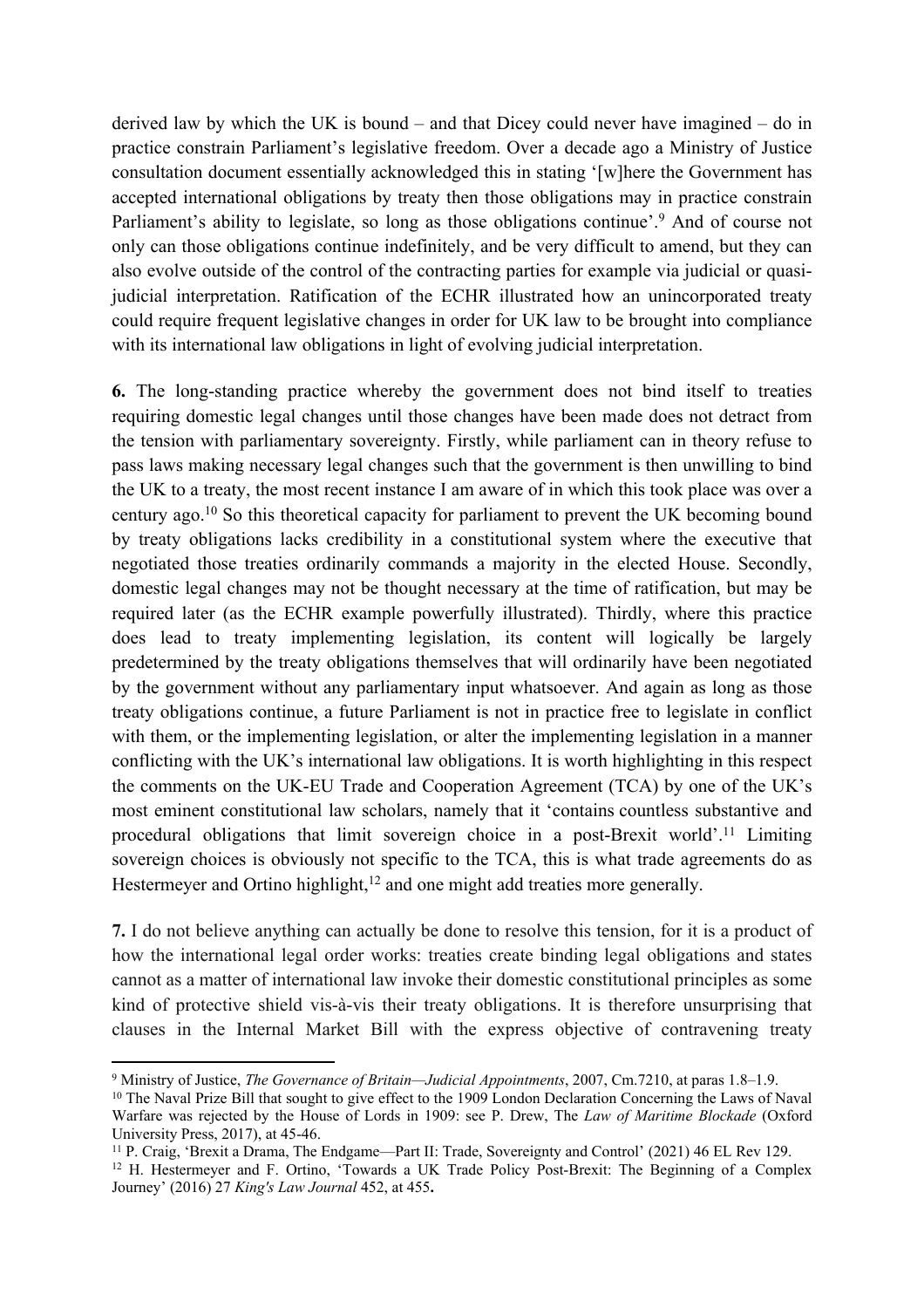obligations were so controversial<sup>13</sup> – not least given the ministerial code reference to an overarching duty to comply with the  $law<sup>14</sup>$  – nor that the clauses were later dropped. It might be thought that the tension identified could be reduced by having a parliamentary approval requirement for at least certain categories of treaty, or by viewing treaty implementing legislation as a proxy for parliament having agreed to the UK being bound by specific treaty obligations. But this would do nothing to detract from the fact that future parliaments, or even the same one as with the Internal Market Bill episode, are not in actual practice free simply to later override those treaty obligations. This is precisely why we struggle to find any actual examples of parliament expressly legislating to breach its treaty obligations.

# **Does Part 2 of the Constitutional Reform and Governance Act 2010 (CRAG) enable effective parliamentary scrutiny of international treaties and other agreements?**

**8.** In relation to non-legally binding agreements, CRAG is silent on the matter so clearly does nothing in relation to that significant issue (I remark further on such agreements at paras 15- 17 below). In relation to treaties, CRAG did nothing to actually create effective scrutiny. As Lang pointed out: 'CRAG does not require Parliamentary approval of treaties. Nor does it require scrutiny, debates or votes on treaties, or even create any triggers or mechanisms for them.'<sup>15</sup> I recognise that from 2014 the Secondary Legislation Scrutiny Committee (SLSC) began to report on treaties laid under CRAG. It looked at over one hundred finalised treaties through to 2020, but the overwhelming majority were not commented upon. Less than one third were the subject of information paragraphs, usually literally a paragraph that sometimes covered more than one treaty. Only two treaties were referred to the special attention of the House. The first was a Bilateral Investment Treaty with Colombia and was only debated in the Lords after it was ratified, while the second was a data sharing Agreement with the US that was not debated in the House. With all due respect to the Committee, this cannot be considered effective parliamentary scrutiny.

**9.** I have previously suggested that CRAG created the façade of additional democratic legitimacy for the assumption of treaty obligations, while it enshrined a model in which parliamentary inaction regarding treaties so laid, the standard practice, effectively gives the government free rein.<sup>16</sup> The fact that the Commons can in theory prevent the government ratifying a treaty laid under CRAG, which has never occurred nor to my knowledge has there been a vote on such a motion, did not incentivise parliamentary scrutiny much less effective parliamentary scrutiny. This is unsurprising given that CRAG formalised the long-standing Ponsonby Rule that had been operating in a parliamentary system where treaty-making scrutiny had long been neglected.

<sup>&</sup>lt;sup>13</sup> See the measured views of the Constitution Committee, 17<sup>th</sup> Report Session 2019-2021 (HL 151), chapters 4 and 6.

<sup>&</sup>lt;sup>14</sup> The additional reference that this included international law and treaty obligations was controversially removed in 2015, but the Court of Appeal concluded that this did not involve any change in substance: *R. (on the application of Gulf Centre for Human Rights) v Prime Minister* [2018] EWCA Civ 1855.

<sup>15</sup> A. Lang, 'How Parliament treats treaties*'* (2021) HC Library Briefing Paper 9247, at 5.

<sup>16</sup> M. Mendez, 'Neglecting the treaty-making power in the UK: the case for change', (2020) 136 *Law Quarterly Review* 630.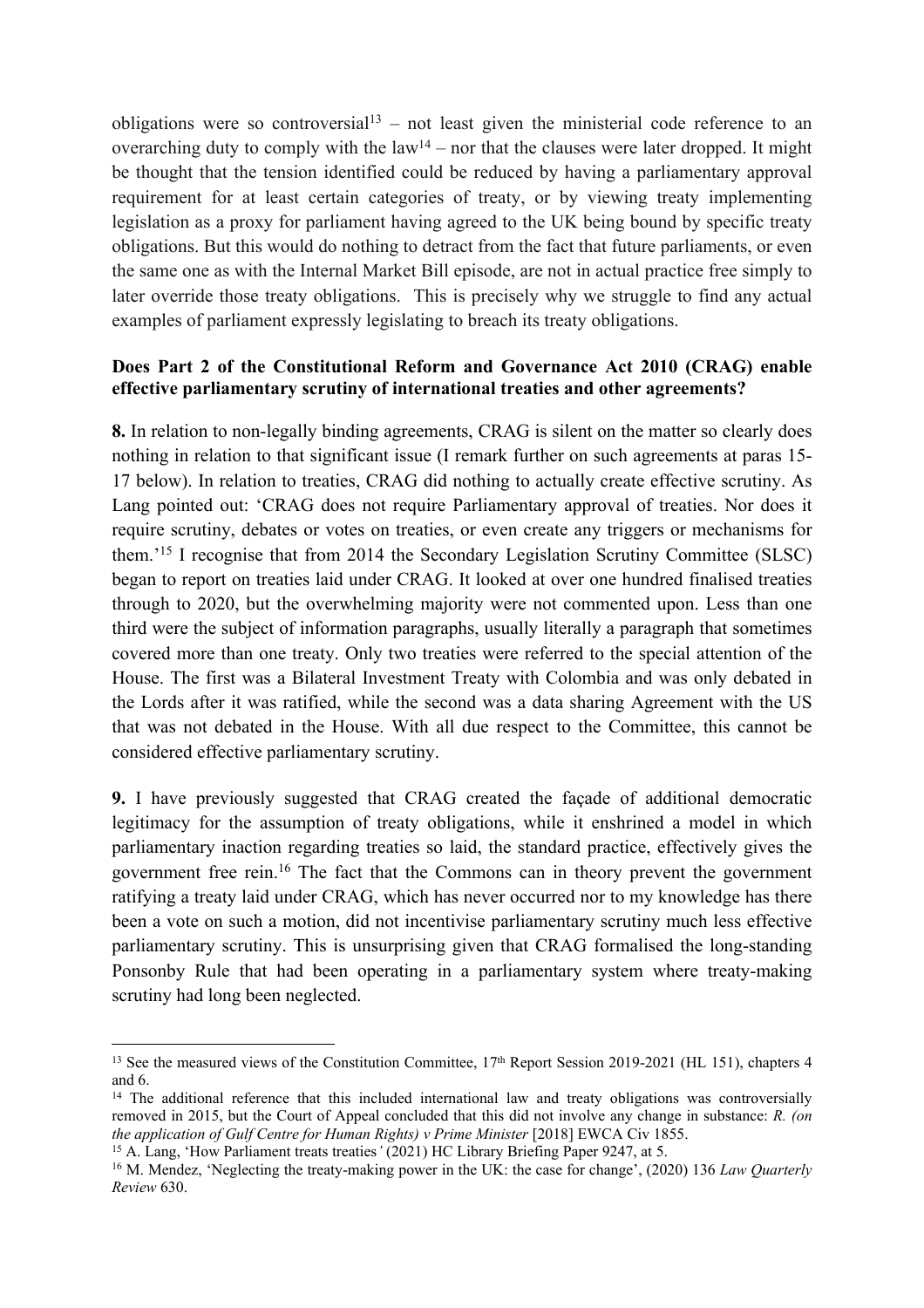**10.** The limitations of CRAG in terms of enabling effective parliamentary scrutiny were made especially obvious because of EU withdrawal.<sup>17</sup> Under CRAG even treaties as significant as the Withdrawal Agreement and the future relationship agreement would only at most have needed to be laid once finalized for 21 sitting days prior to ratification and with no actual requirement for any parliamentary vote to take place. 'Meaningful vote' constraints were imposed on the minority May government by the EU (Withdrawal) Act 2018. However, the revised Withdrawal Agreement was ultimately ratified following the passage of implementing legislation – the EU (Withdrawal Agreement) Act 2020 – that passed unamended within weeks of its introduction in Parliament and that repealed the meaningful vote requirements and disapplied CRAG. The parliamentary procedure for the over 1000 page TCA was even more disconcerting given that the implementing Bill that disapplied CRAG was passed unamended on the one day allocated for its passage and less than 48 hours before the intended provisional entry into force of the TCA.

**11.** It is true that the Lords EU Committee provided far more probing engagement relative to the SLSC when it took on the role of scrutinizing Brexit related agreements between January 2019 and February 2020. But this further evidenced CRAG's limitations for the 21 day sitting period was a clear obstacle to greater scrutiny and stakeholder consultation and this in a context where the EU Committee's reporting criteria focussed on whether replacement agreements differed from the precursor agreements, rather than their inherent merits.<sup>18</sup> Only a minority of the treaties it reported for the special attention of the House were actually debated, all replacement trade treaties. In any event, the Committee's work and any parliamentary debates that ensued was all ex post scrutiny of finalised albeit not yet ratified treaties, in short scrutiny that could not influence the treaty text. For the most part this same crucial point can be advanced of the scrutiny hitherto conducted by the International Agreements Committee (IAC) and its predecessor (a sub-committee to the EU Committee). This is not intended as criticism of their work, rather it is a product of the fact that they operate within the parameters of the CRAG framework. With rare exception (e.g. the Japan Trade Agreement and it would seem new trade agreements going forwards) the IAC is reporting on treaties once they are laid under CRAG and to the inadequate time frame provided therein of 21 sitting days. It is therefore unsurprising that many of its reports to date have been published very close to the culmination of the 21 sitting days which may help explain why only a minority of those referred to the special attention of the House (through to June 2021) were debated and in the case of one (the Turkey Trade Agreement) only after it had already entered into force.

**12.** I would suggest that CRAG is actually an impediment to effective parliamentary scrutiny because it is premised on parliamentary scrutiny only being possible in at best challenging, if not often unrealistic, time frames following the laying of a finalised treaty that cannot in

<sup>17</sup> This is further discussed in A. Lang and M. Mendez, 'Parliament's Engagement with Treaties' in A. Horne, L. Thomson, and B. Yong (eds), *Parliament and the Law* (Hart, 3 rd edn, forthcoming).

<sup>&</sup>lt;sup>18</sup> Six months after it began this new role, the Committee itself concluded that the CRAG timetable was 'too short to allow proper consultation or engagement': EU Committee, 'Scrutiny of international agreements: lessons learned'  $(42<sup>nd</sup>$  Report of Session 2017-19; HL 387).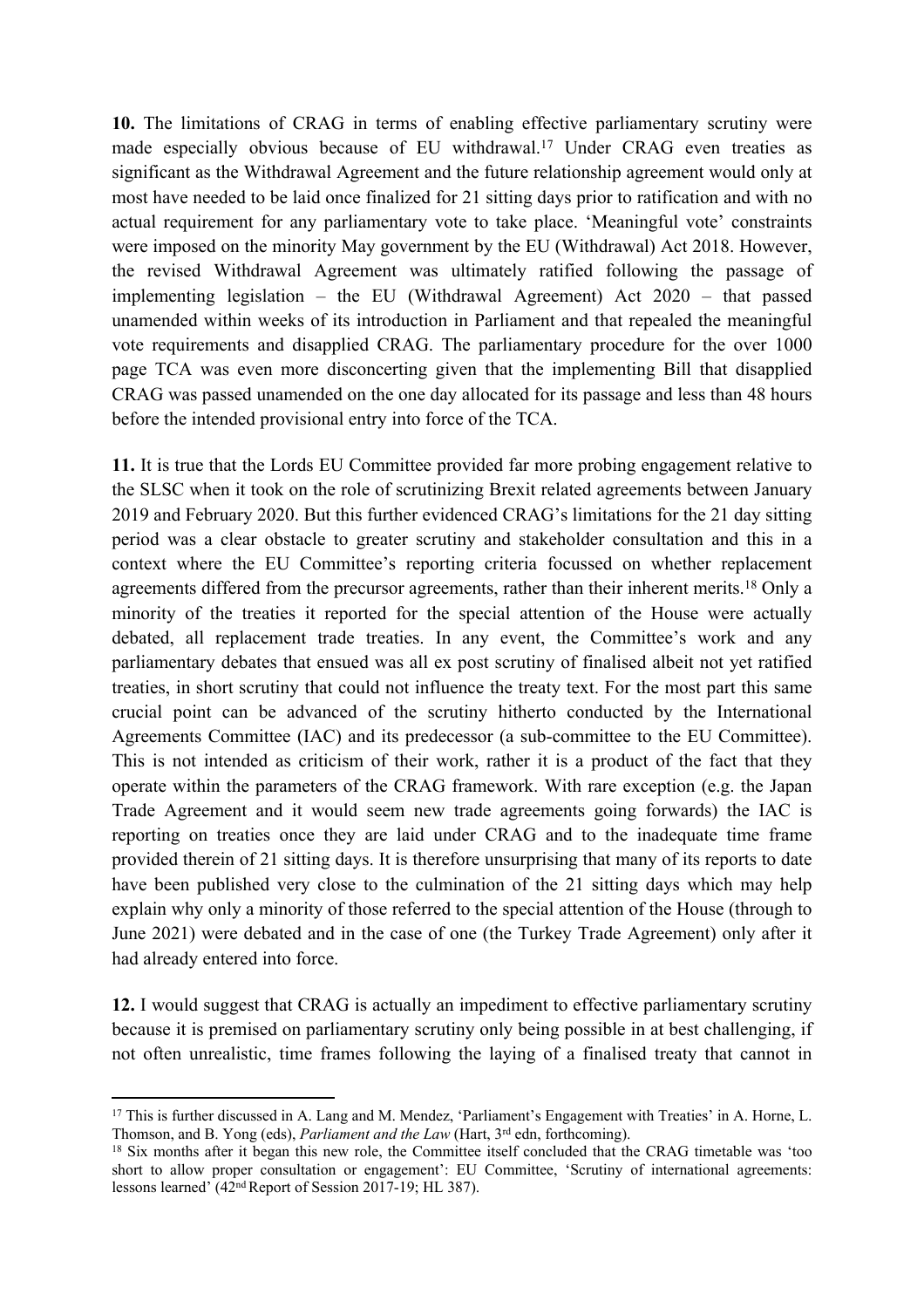practice be changed and that has in over a decade never led to a vote in Parliament on whether the treaty should be ratified. CRAG thus arguably puts in place obstacles to meaningful scrutiny taking place. That the government has committed to new trade agreements being subject to more parliamentary scrutiny than the CRAG parameters would suggest confirms that CRAG is not an appropriate framework for ensuring effective parliamentary scrutiny.<sup>19</sup> And crucially there is no good reason why only new trade agreements should be deemed worthy of this greater scrutiny.

13. Moreover, despite CRAG being a 21<sup>st</sup> century development, it is wholly silent on all manner of issues that one would expect coverage of in a modern attempt at according parliament oversight over the treaty-making power. This includes addressing issues such as: information obligations relating to treaties prior to their signature; the provisional application of treaties; reservations and interpretative declarations; treaty amendments (beyond those requiring ratification which are caught by CRAG's laying requirement) and treaty termination.<sup>20</sup> CRAG is silent on these issues precisely because it is primarily simply converting a 1924 practice into a legal rule, while adding the legal consequences if a parliamentary vote were to take place against ratifying any treaties so laid. Back in 1924 the issues noted in this paragraph were not being regulated by states, but increasingly and especially so in recent decades they have been. And the clear trend beginning already before 1924 has been towards having parliamentary approval requirements for at least certain usually broadly defined categories of treaty.<sup>21</sup>

**14.** Parliamentary controls relating to the treaty-making power have been more common in so called monist systems, where treaties are said to automatically become part of domestic law. However, they are most certainly not so confined and have existed in a range of dualist states for decades including, for example, in Nordic countries,  $22$  in South Africa which has had a parliamentary approval requirement for nearly all treaties under its 1996 Constitution (s231), in Malta under its Ratification of Treaties Act 1983, and Antigua and Barbuda under its Ratification of Treaties Act 1987.

# **How effectively are constitutional conventions, such as remaining aspects of the Ponsonby rule on making time for treaty debates, and informing Parliament of nontreaty international agreements, operating alongside CRAG? Do these conventions need to be formalised?**

**15.** I am not aware of time having being made available for treaty debates as a result specifically of the original Ponsonby announcement, nor that it led to Parliament being informed of any MOUs. So I do not believe any such convention exists. My view on the MOU front is bolstered by the International Agreement Sub-Committee working practices

<sup>19</sup> On the new commitments see Lang, supra n.15.

 $20$  I discuss these matters with comparative examples in Mendez supra n.16 at 648 et seq.

<sup>&</sup>lt;sup>21</sup> M. Mendez, 'Constitutional Review of Treaties: Lessons for Comparative Constitutional Design and Practice', (2017) 14 ICON 84, at 89 et seq.

<sup>22</sup> On Denmark, Norway and Iceland; see D. Bjorgvinsson, *The Intersection of International Law and Domestic Law* (Edward Elgar, 2015), chapters 3–4; on Sweden, see I. Cameron, 'Swedish Parliamentary Participation in the Making and Implementation of Treaties' (2005) 74 Nord. J. Int'l L. 429.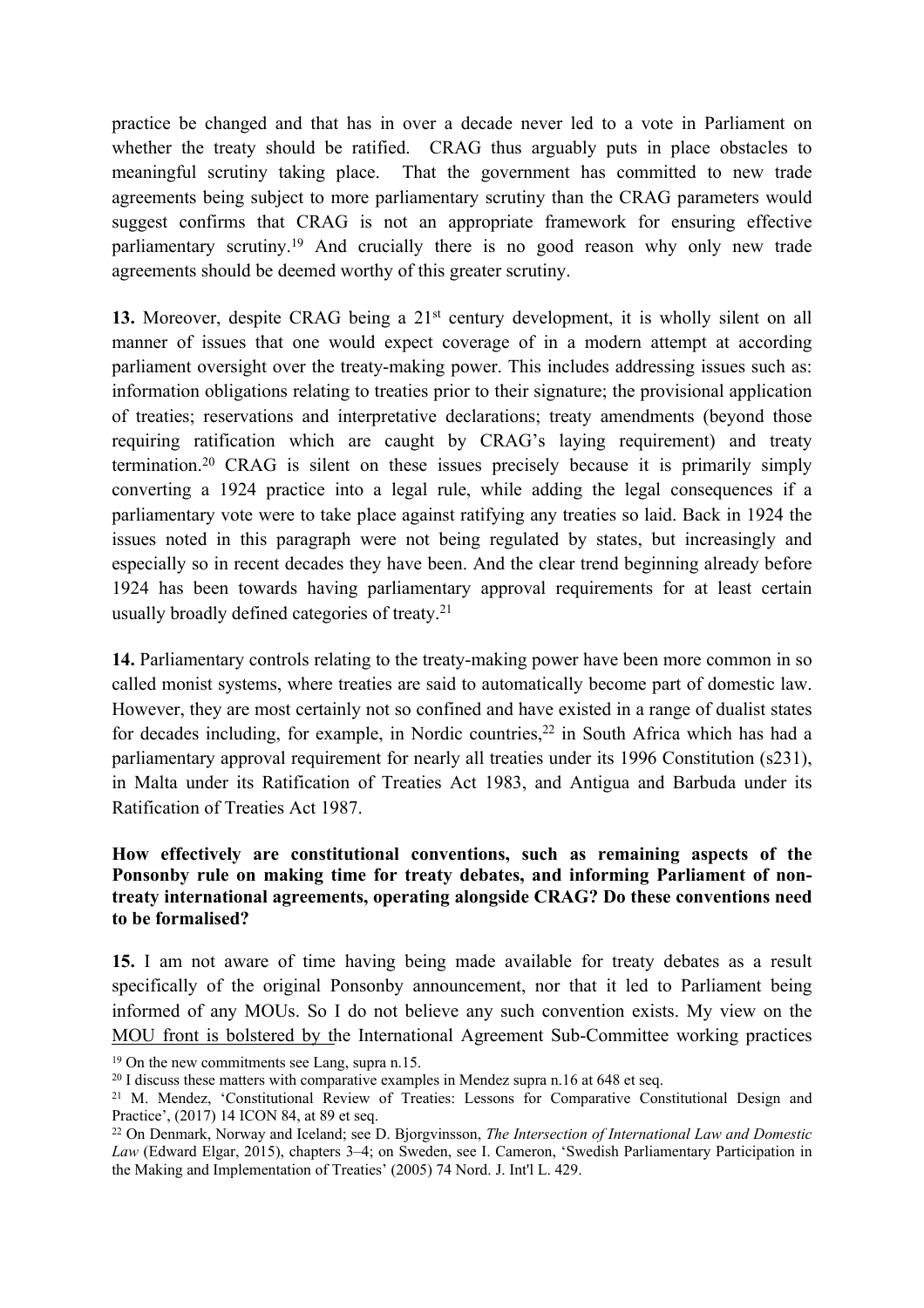report referencing this as the so-called 'third limb of the Ponsonby Rule' and inviting 'the Government to enter into a discussion about the extent to which this commitment covers politically important Memoranda of Understanding',<sup>23</sup> for the government simply responded that they 'are not published or laid before Parliament as a matter of Government practice.' A former FCO deputy legal adviser has written that from 1997 the FCO Treaties Section was keeping 'a copy of each MOU concluded either by the FCO or by other ministries', <sup>24</sup> but I have not seen further confirmation of that practice or whether it has continued.

**16.** MOUs are nonetheless an area in need of some measure of parliamentary oversight. The Joint Committee on the draft Constitutional Renewal Bill already raised this in 2008, the EU Committee in 2019 also highlighted a scrutiny gap in this respect,<sup>25</sup> and as noted above the International Agreements Sub-Committee report sought unsuccessfully to engage with government on this issue.

**17.** Given the potential importance of non-legally binding international agreements, including their capacity to be used instead of a treaty precisely to avoid the potential for parliamentary scrutiny that treaties can trigger, I would expect that they raise concerns in many democratic constitutional systems. In the United States where they also do not need to be reported to Congress, unlike legally binding agreements, leading foreign relations scholars have called for reform so that the public have access to 'important political commitments' in an organised and searchable fashion.<sup>26</sup> Growing recourse to political agreements in the EU is proving controversial as they do not go via the Article 218 TFEU framework applicable to legally binding agreements that accords the European Parliament a role.<sup>27</sup> Spain's Treaties and Other International Agreements Act of 2014 requires political agreements to be published in an official public registry,<sup>28</sup> though I have not been able to determine whether the registry has been set up. In sum, there appears to be scope for comparative learning to ensure at least some measure of transparency over significant non-legally binding agreements.

**What role should Parliament, and the House of Commons in particular, have at different stages of the treaty making and implementation process? What role should Parliament, and the House of Commons in particular, have in relation to different types of treaties, and on what basis? Given that international agreements affect people's lives, how can the House of Commons increase the democratic accountability of international agreements?**

<sup>23</sup> See EU Committee, 11th Report of Session 2019-21, paras 105-106.

<sup>24</sup> A. Aust, *Modern Treaty Law and Practice* (CUP, 3rd ed, 2013), at 46.

<sup>25</sup> Supra n. X, at 69-75.

<sup>26</sup> C. Bradley, J. Goldsmith & O. Hathaway, 'The Failed Transparency Regime for Executive Agreements: An Empirical and Normative Analysis', (2020) 134 *Harv. L. Rev.* 629, at 708-709.

 $27$  P. García Andrade, 'The role of the European Parliament in the adoption of non-legally binding agreements with third countries', in J. Santos Vara and S. Sánchez Rodríguez-Tabernero (eds) *The Democratisation of EU International Relations through EU Law* (Routledge, 2018).

<sup>28</sup> See C. Esposito, 'Spanish Foreign Relations Law and the Process for Making Treaties and Other International Agreements' in C. Bradley (ed), *The Oxford Handbook of Comparative Foreign Relations Law* (OUP, 2019), at 213-217.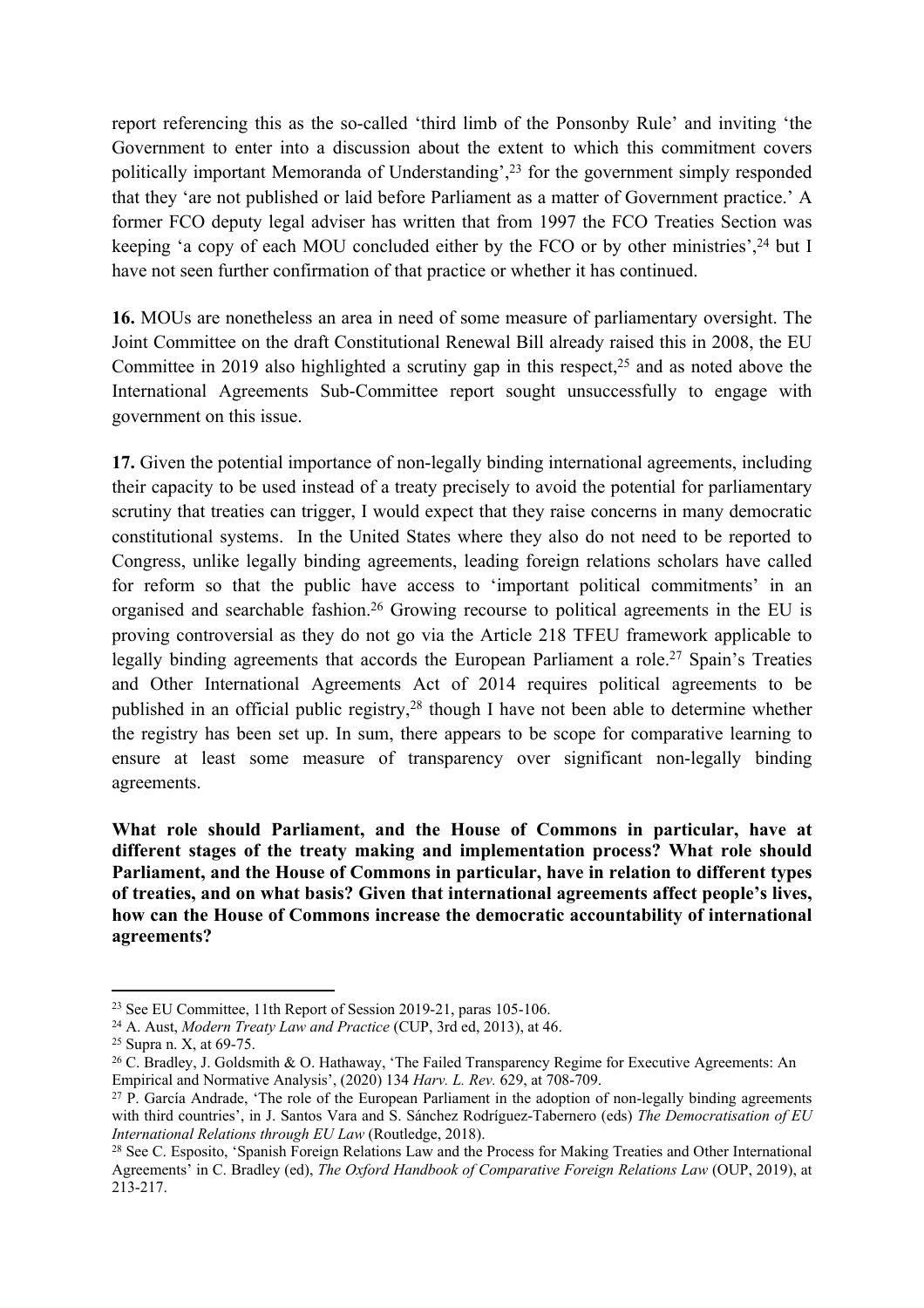**18.** Parliament's role should not be confined to the CRAG parameters supplemented by commitments relating to new trade agreements. This by definition would mean ineffective parliamentary scrutiny, as the scrutiny would come at best only after the laying of finalised treaties for all but new trade agreements. While I fully expect the IAC to continue doing invaluable work relating to a wide spectrum of treaty making that incentivises greater (but potentially ineffective) scrutiny in the Lords, my concern is that this will not carry over into the Commons where only trade agreements will ordinarily generate any significant attention.<sup>29</sup> I would also add that the commitments for new trade agreements in any event still fall well short of the scrutiny that occurs as a matter of course for trade agreements elsewhere, not least but certainly not exclusively as is the case in for example the United States and the EU where in addition express parliamentary approval of the finalised trade agreement is necessary.

**19.** I remain of the view that the best way forward would be via a Joint IAC so as to incentivise effective parliamentary scrutiny in the elected House as well as the Lords across the broader spectrum of treaty-making. This would ensure that over time some members of the Commons, and not just the Lords, develop a measure of expertise and are better placed to seek to give treaty-making scrutiny the prominence it also deserves in the elected house. This would ideally be combined with an overhaul of CRAG to ensure scope for pre-signature scrutiny and parliamentary control over the kinds of issues mentioned in paragraph 13 above.<sup>30</sup> Fundamentally a change in mind-set is needed in the elected House so that scrutiny of the treaty-making power more generally, and not just trade agreements, is perceived to be an important part of their role going forwards. A Joint IAC would have a central role to play in this endeavour while reducing duplication of work in both Houses.

**20.** As I noted earlier it is important that we move beyond focussing exclusively or at least primarily on trade treaty-making. There remains a very strong case for at least certain significant categories of treaty to be subject to a parliamentary approval hurdle at least in the Commons. It would certainly require MP's – and peers if the approval requirement applied in both houses – to take greater responsibility for scrutinizing the government's international law-making and would generate an incentive for Parliament to potentially influence the treaty text given that it would be required to vote on the finalized treaty.

**21.** Treaty approval requirements would generate definitional controversy. However, dozens of constitutional systems, including dualist states, have overcome this difficulty. The most common categories include treaties modifying domestic law, military treaties, treaties on joining international organisations, treaties affecting domestic spending, trade treaties and treaties affecting the rights and obligations of citizens.<sup>31</sup> This would be an obvious list of

<sup>&</sup>lt;sup>29</sup> The presence of the International Trade Committee will contribute to this, albeit thus far it has only produced a report specifically on the Japan Trade Agreement.

<sup>&</sup>lt;sup>30</sup> I develop the argument for a Joint Committee and a statutory overhaul at more length in Mendez supra n.16 including briefly the need to recognize the transformed territorial constitution of the UK. Here I would simply reiterate that the treaty scrutiny practice since that article was submitted in 2019 reinforces my view that further reform of this nature is fully warranted.

<sup>&</sup>lt;sup>31</sup> See for a comparative overview, P-H. Verdier and M. Versteeg, 'Separation of powers, Treaty-making, and